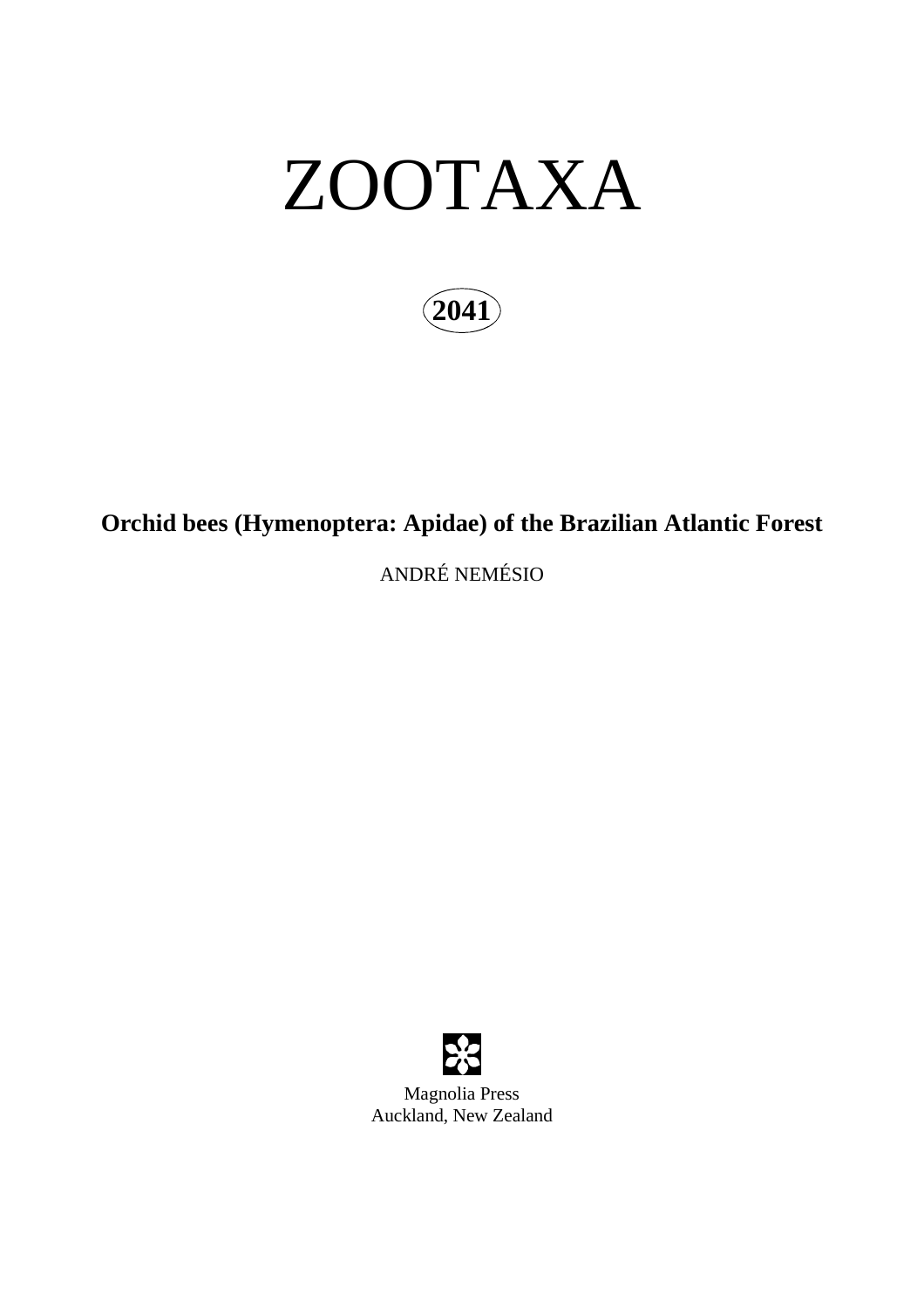## **Orchid bees (Hymenoptera: Apidae) of the Brazilian Atlantic Forest** ANDRÉ NEMÉSIO (*Zootaxa* 2041) 242 pp.; 30 cm. 16 Mar. 2009 ISBN 978-1-86977-341-0 (paperback)

ISBN 978-1-86977-342-7 (Online edition)

FIRST PUBLISHED IN 2009 BY Magnolia Press P.O. Box 41-383 Auckland 1346 New Zealand e-mail: zootaxa@mapress.com http://www.mapress.com/zootaxa/

© 2009 Magnolia Press

All rights reserved.

No part of this publication may be reproduced, stored, transmitted or disseminated, in any form, or by any means, without prior written permission from the publisher, to whom all requests to reproduce copyright material should be directed in writing.

This authorization does not extend to any other kind of copying, by any means, in any form, and for any purpose other than private research use.

ISSN 1175-5326 (Print edition) ISSN 1175-5334 (Online edition)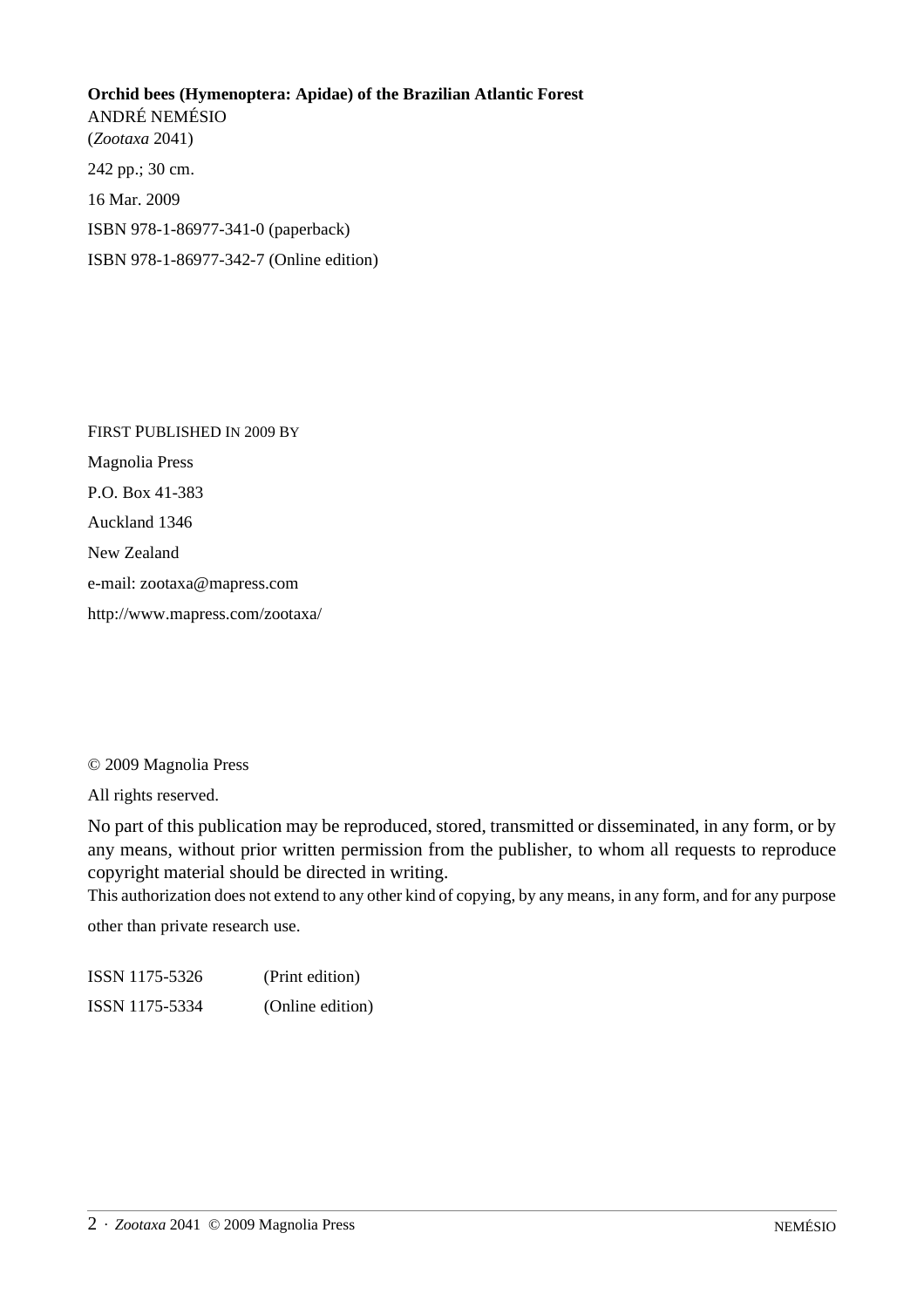Copyright © 2009 · Magnolia Press



### Orchid bees (Hymenoptera: Apidae) of the Brazilian Atlantic Forest

#### ANDRÉ NEMÉSIO<sup>1</sup>

<sup>1</sup>Departamento de Zoologia, Instituto de Ciências Biológicas, Universidade Federal de Minas Gerais. Caixa Postal 486, Belo Horizonte, MG 30.161-970. Brazil. E-mail: andre.nemesio@gmail.com

#### **Table of contents**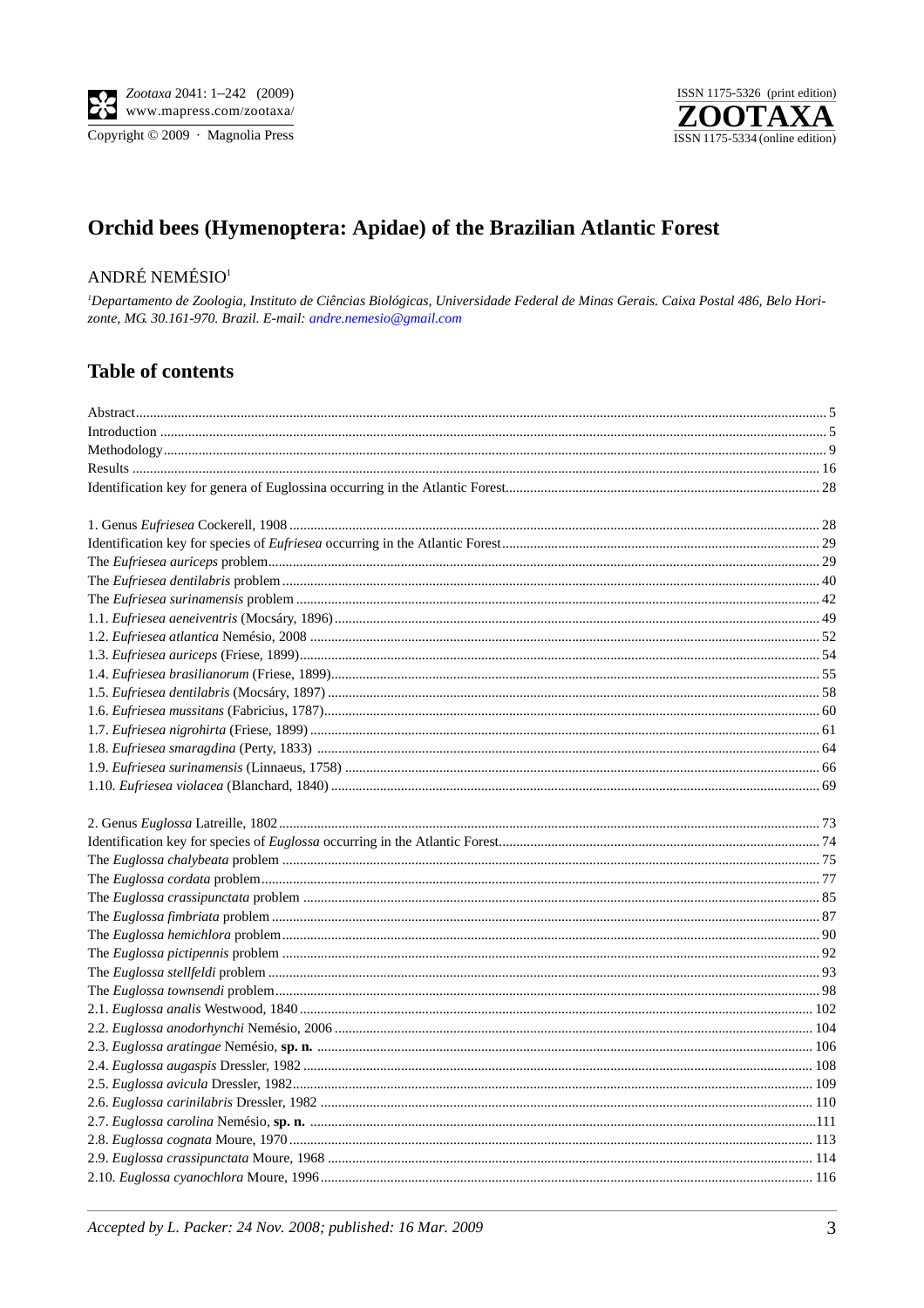| Appendix: Annotated check list of orchid bee species, including authorship data, synonyms, and repository institutions  228 |  |
|-----------------------------------------------------------------------------------------------------------------------------|--|